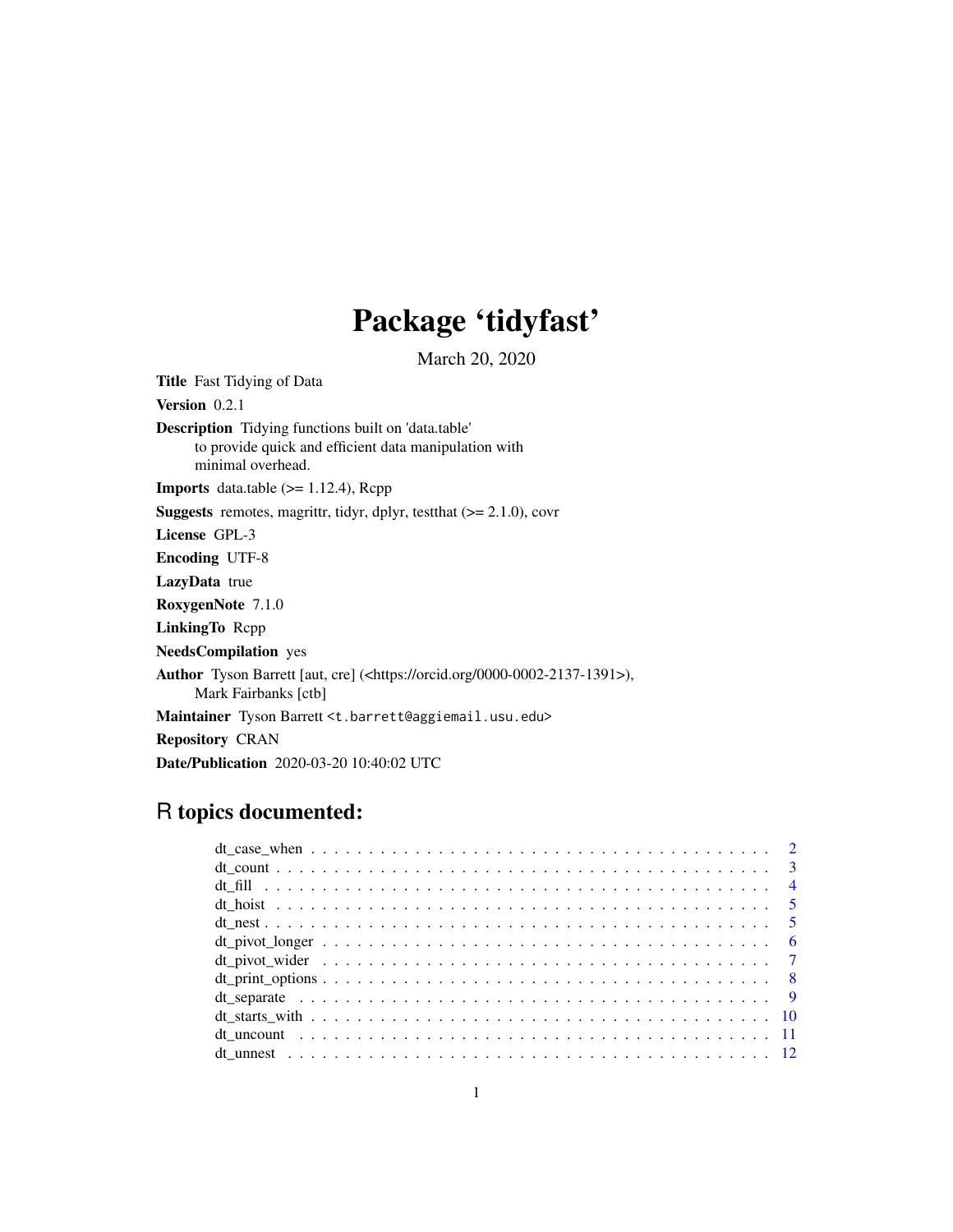#### <span id="page-1-0"></span>**Index** [13](#page-12-0)

dt\_case\_when *Case When with data.table*

#### Description

Does what dplyr::case\_when() does, with the same syntax, but with data.table::fifelse() under the hood

#### Usage

dt\_case\_when(...)

# Arguments

... statements of the form: condition ~ label, where the label is applied if the condition is met

#### Value

Vector of the same size as the input vector

```
x < - rnorm(100)
dt_case_when(
  x < \text{median}(x) \sim "low",x \ge m median(x) ~ "high",
  is.na(x) \sim "other"
  \lambdalibrary(data.table)
temp \leq data.table(pseudo_id = c(1, 2, 3, 4, 5),
                     x = sample(1:5, 5, replace = TRUE))temp[, y := dt\_case\_when(pseudo\_id == 1 ~ x ~ x 1,pseudo_id == 2 \sim x * 2,
                           pseudo_id == 3 \sim x * 3,
                           pseudo_id == 4 \sim x * 4,
                           pseudo_id == 5 \sim x * 5]
```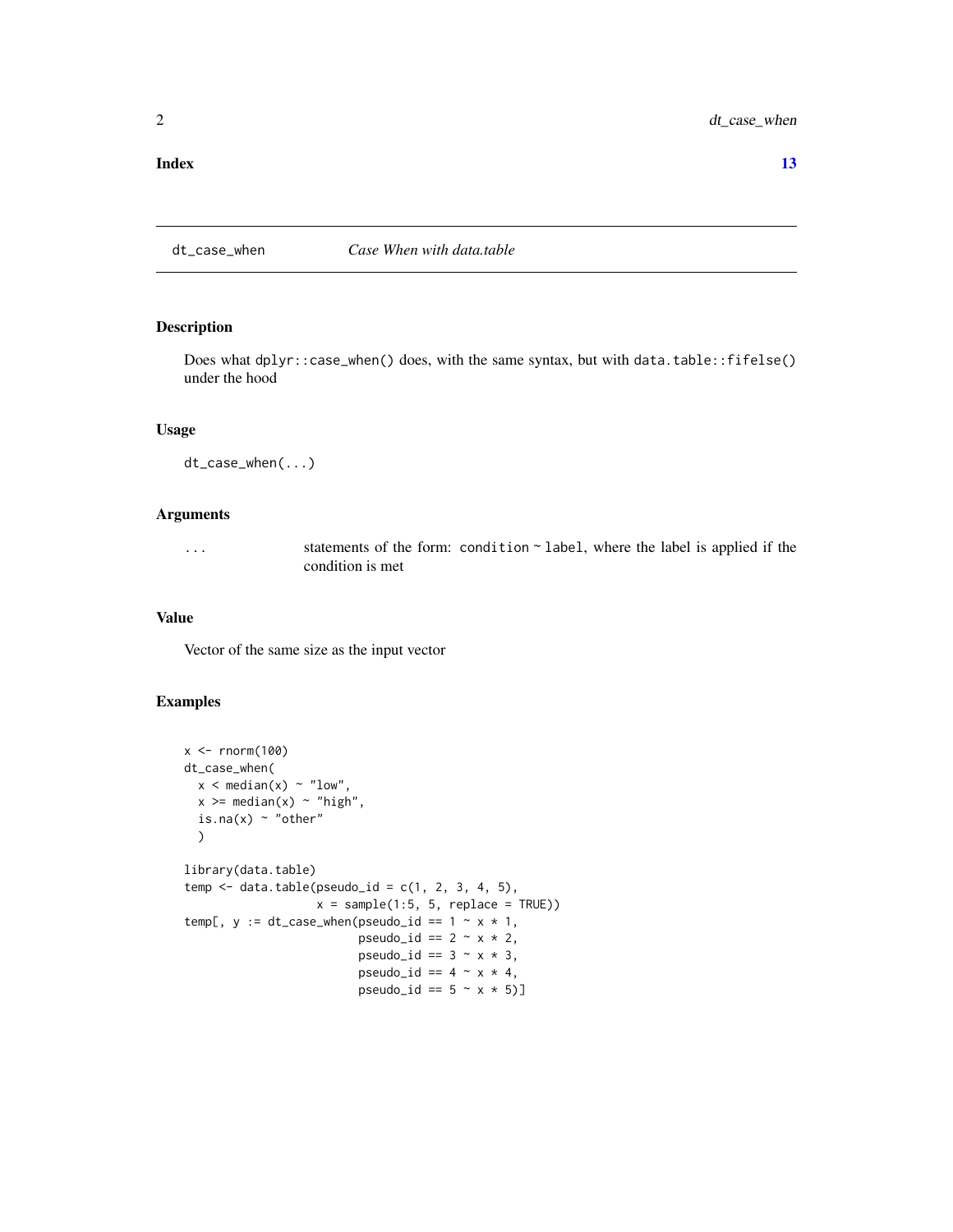<span id="page-2-0"></span>dt\_count *Count*

#### Description

Count the numbers of observations within groups

# Usage

 $dt_{count}(dt_{-}, ..., n_{a.}rm = FALSE, wt = NULL)$ 

# Arguments

| dt       | the data table to uncount                                                          |
|----------|------------------------------------------------------------------------------------|
| $\cdots$ | groups                                                                             |
| na.rm    | should any rows with missingness be removed before the count? Default is<br>FALSE. |
| wt       | the wt assigned to the counts (same number of rows as the data)                    |

# Value

A data.table with counts for each group (or combination of groups)

```
library(data.table)
dt <- data.table(
 x = \text{norm}(1e5),
  y = runif(1e5),
 grp = sample(1L:3L, 1e5, replace = TRUE),
  wt = runif(1e5, 1, 100)
  )
dt_count(dt, grp)
dt_count(dt, grp, na.rm = TRUE)
dt_count(dt, grp, na.rm = TRUE, wt = wt)
```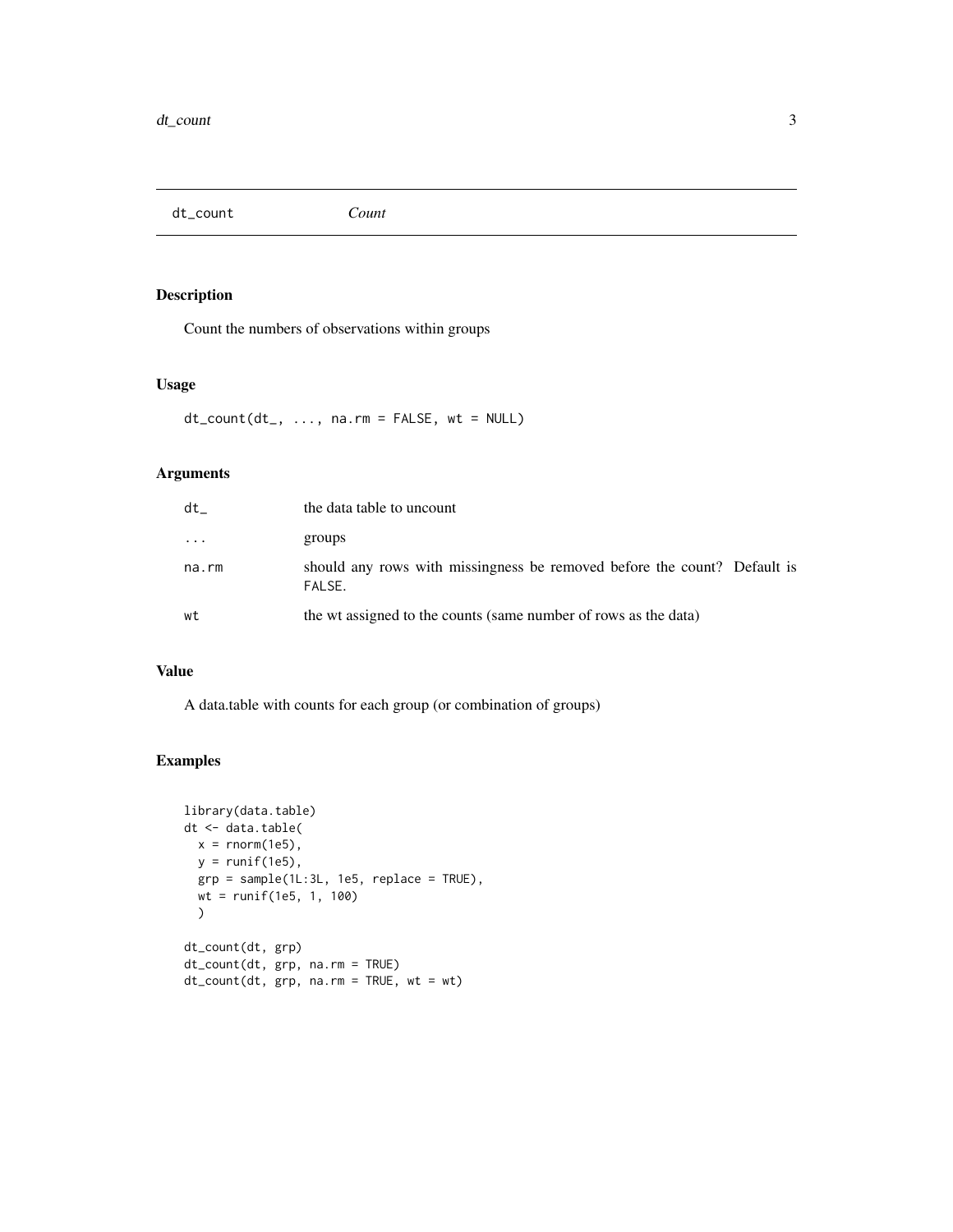<span id="page-3-0"></span>

# Description

Fills in values, similar to tidyr::fill(), by within data.table. This function relies on the Rcpp functions that drive tidyr::fill() but applies them within data.table.

#### Usage

```
dt_fill(dt_-, ..., id = NULL, .direction = c("down", "up", "downup", "updown")
```
#### Arguments

| dt         | the data table (or if not a data table then it is coerced with as data table)                                                            |
|------------|------------------------------------------------------------------------------------------------------------------------------------------|
| $\ddots$   | the columns to fill                                                                                                                      |
| id         | the grouping variable(s) to fill within                                                                                                  |
| .direction | either "down" or "up" (down fills values down, up fills values up), or "downup"<br>(down first then up) or "updown" (up first then down) |

# Value

A data.table with listed columns having values filled in

```
set.seed(84322)
library(data.table)
x = 1:10dt = data.title(v1 = x,v2 = shift(x),
               v3 = shift(x, -1L),
               v4 = sample(c(rep(NA, 10), x), 10),
               grp = sample(1:3, 10, replace = TRUE))dt_fill(dt, v2, v3, v4, id = grp, .direction = "downup")
dt_fill(dt, v2, v3, v4, id = grp)dt_fill(dt, .direction = "up")
```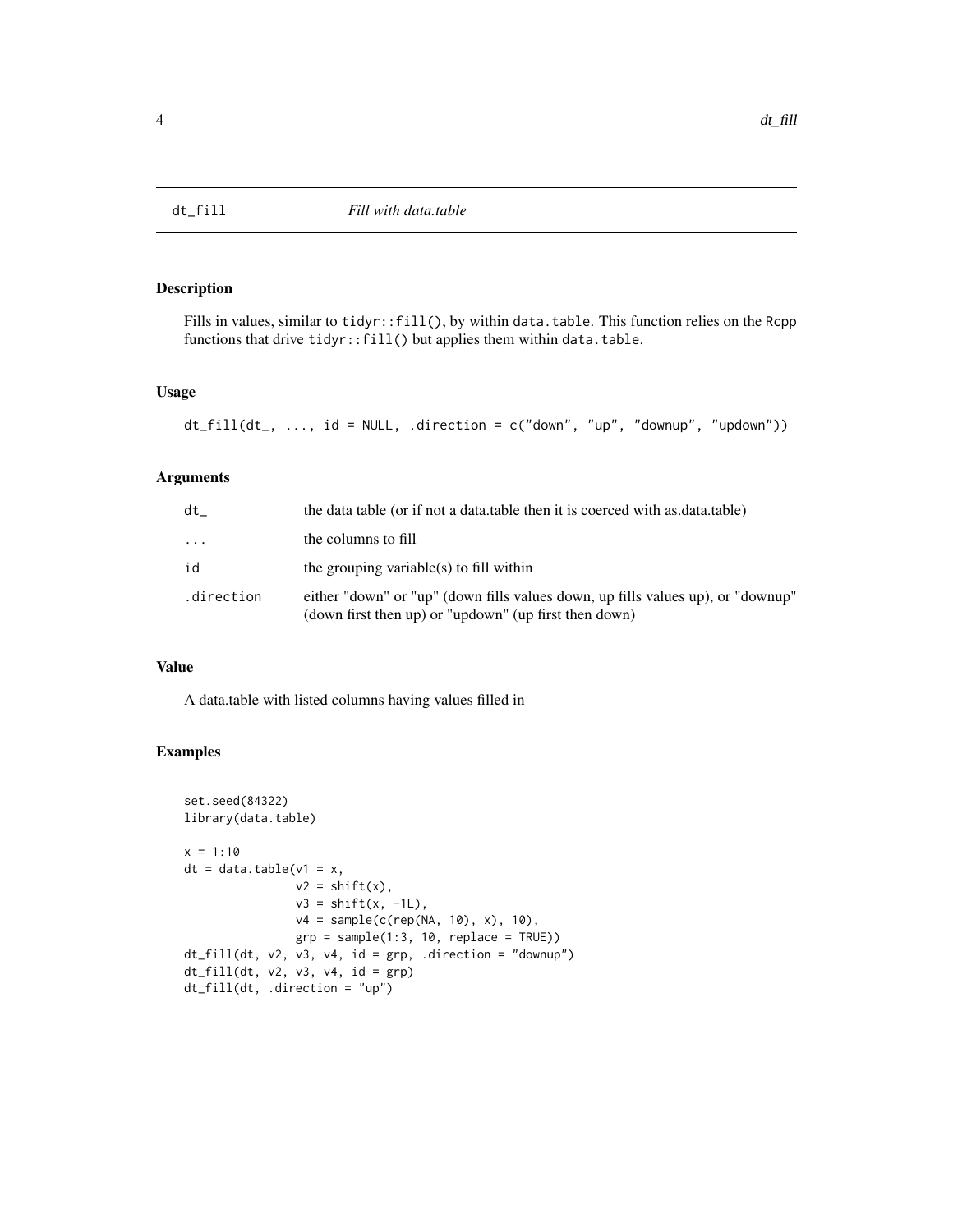<span id="page-4-0"></span>

## Description

Quickly unnest vectors nested in list columns. Still experimental (has some potentially unexpected behavior in some situations)!

#### Usage

 $dt\_hoist(dt_-, ...)$ 

# Arguments

| dt                      | the data table to unnest                                                                                |
|-------------------------|---------------------------------------------------------------------------------------------------------|
| $\cdot$ $\cdot$ $\cdot$ | the columns to unnest (must all be the sample length when unnested); use bare<br>names of the variables |

# Examples

```
library(data.table)
dt <- data.table(
  x = \text{norm}(1e5),
  y = runif(1e5),
  nested1 = lapply(1:10, sample, 10, replace = TRUE),
  nested2 = lapply(c("thing1", "thing2"), sample, 10, replace = TRUE),
  id = 1:1e5)
```
dt\_hoist(dt, nested1, nested2)

dt\_nest *Fast Nesting*

# Description

Quickly nest data tables (similar to dplyr::group\_nest()).

#### Usage

 $dt_{nest}(dt_{-}, ..., key = "data")$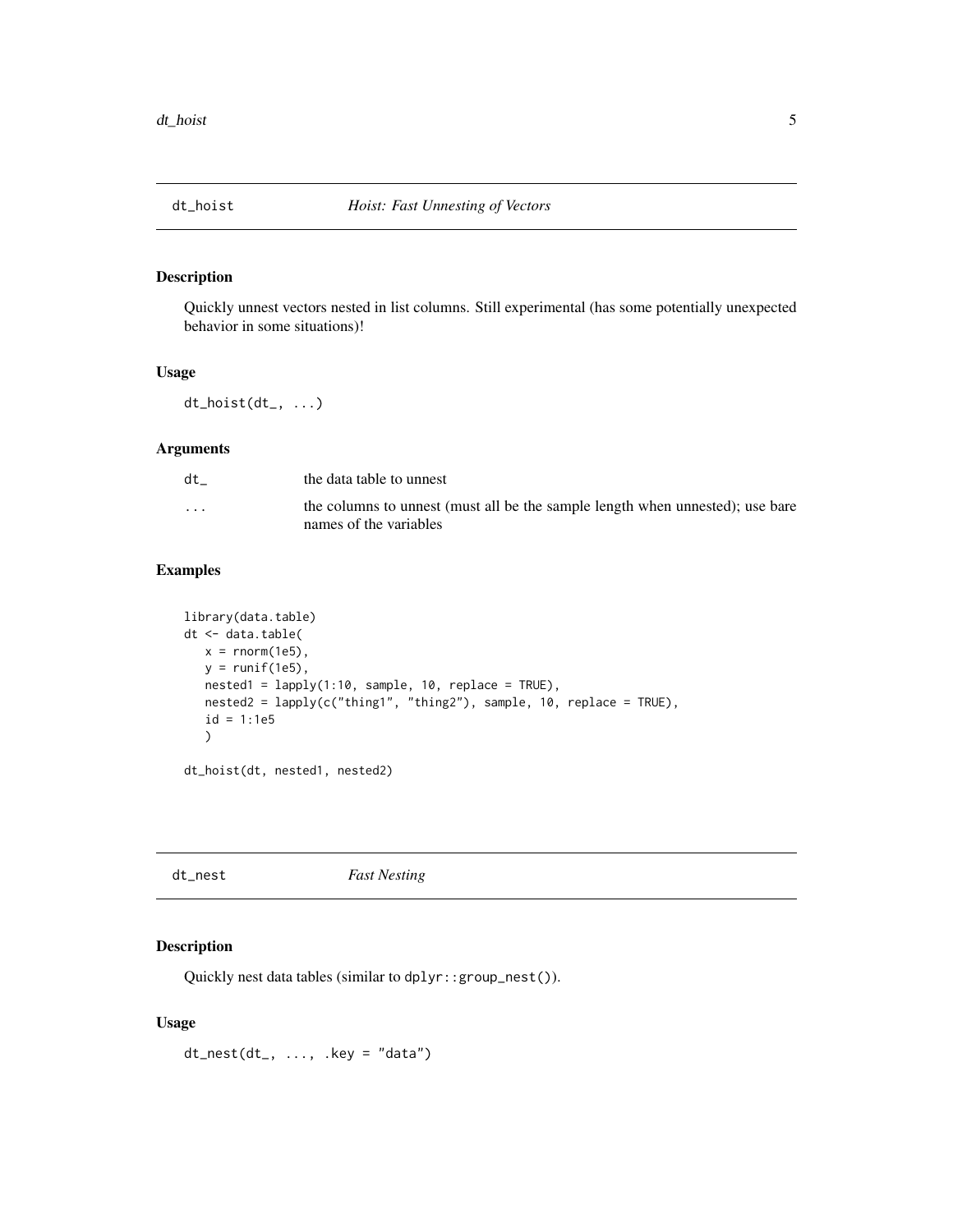#### <span id="page-5-0"></span>Arguments

| dt                      | the data table to nest                         |
|-------------------------|------------------------------------------------|
| $\cdot$ $\cdot$ $\cdot$ | the variables to group by                      |
| kev.                    | the name of the list column; default is "data" |

# Value

A data.table with a list column containing data.tables

# Examples

```
library(data.table)
dt <- data.table(
 x = \text{norm}(1e5),
 y = runif(1e5),
  grp = sample(1L:3L, 1e5, replace = TRUE)
  )
dt_nest(dt, grp)
```
dt\_pivot\_longer *Pivot data from wide to long*

# Description

dt\_pivot\_wider() "widens" data, increasing the number of columns and decreasing the number of rows. The inverse transformation is dt\_pivot\_longer(). Syntax based on the tidyr equivalents.

# Usage

```
dt_pivot_longer(
  dt_-,cols = NULL,names_to = "name",values_to = "value",
  values_drop_na = FALSE,
  ...
)
```

| dt       | The data table to pivot longer                                                          |
|----------|-----------------------------------------------------------------------------------------|
| cols     | Column selection. If empty, uses all columns. Can use -colname to unselect<br>column(s) |
| names to | Name of the new "names" column. Must be a string.                                       |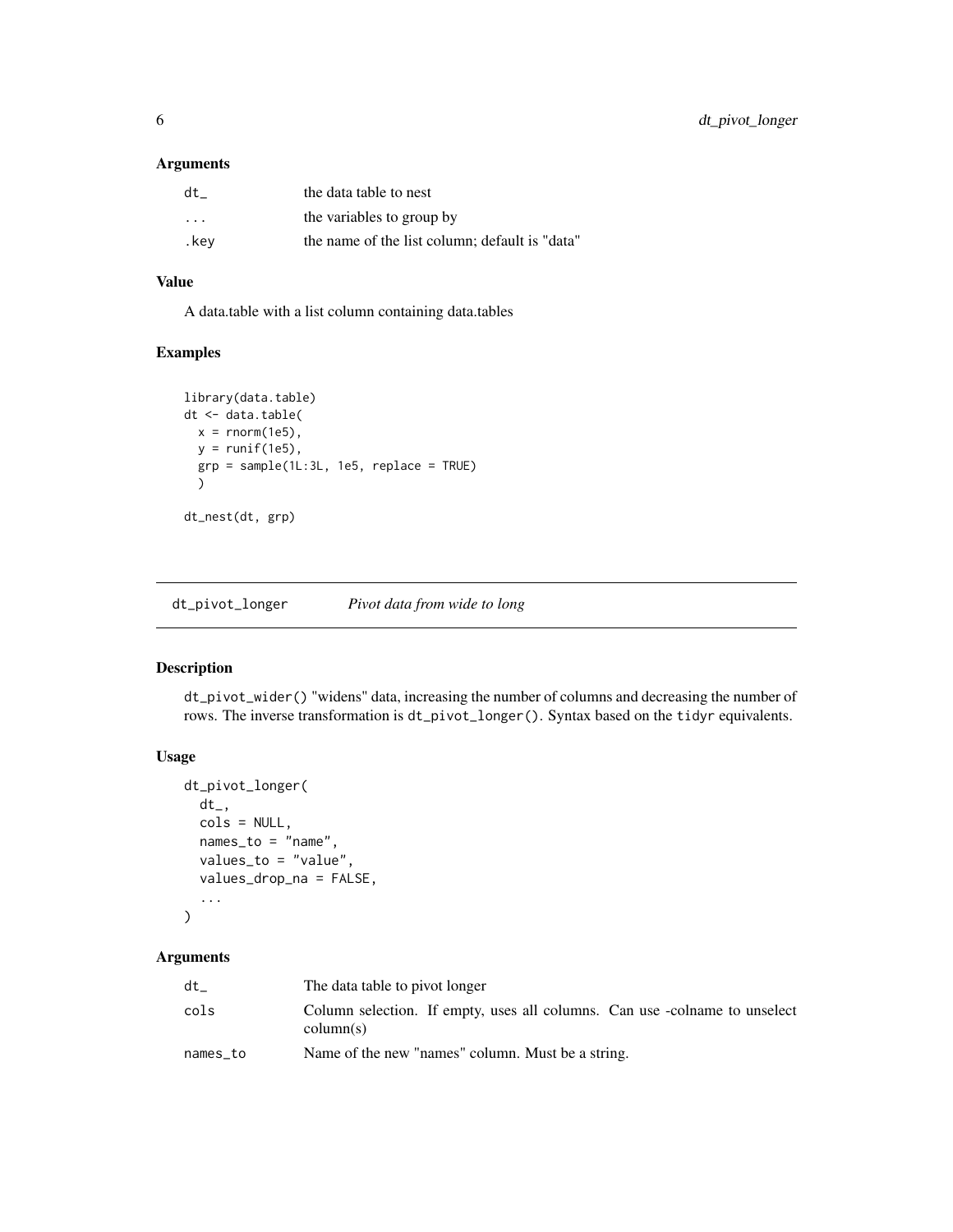# <span id="page-6-0"></span>dt\_pivot\_wider 7

| values to               | Name of the new "values" column. Must be a string.             |
|-------------------------|----------------------------------------------------------------|
|                         | values_drop_na If TRUE, rows will be dropped that contain NAs. |
| $\cdot$ $\cdot$ $\cdot$ | Additional arguments to pass to 'melt.data.table()'            |

# Value

A reshaped data.table into longer format

#### Examples

```
library(data.table)
example_dt <- data.table(x = c(1,2,3), y = c(4,5,6), z = c("a", "b", "c"))
dt_pivot_longer(example_dt,
                 \text{cols} = \text{c}(x, y),
                 names_to = "stuff",
                 values_to = "things")
dt_pivot_longer(example_dt,
                 \text{cols} = -z,
                 names_to = "stuff",
                 values_to = "things")
```
dt\_pivot\_wider *Pivot data from long to wide*

# Description

dt\_pivot\_wider() "widens" data, increasing the number of columns and decreasing the number of rows. The inverse transformation is dt\_pivot\_longer(). Syntax based on the tidyr equivalents.

#### Usage

```
dt_pivot_wider(dt_, id_cols = NULL, names_from, names_sep = "_", values_from)
```

| dt         | the data table to widen                                                                                                                                                                                                                                    |
|------------|------------------------------------------------------------------------------------------------------------------------------------------------------------------------------------------------------------------------------------------------------------|
| id cols    | A set of columns that uniquely identifies each observation. Defaults to all<br>columns in the data table except for the columns specified in names_from and<br>values_from. Typically used when you have additional variables that is directly<br>related. |
| names_from | A pair of arguments describing which column (or columns) to get the name of<br>the output column (name_from), and which column (or columns) to get the cell<br>values from (values_from).                                                                  |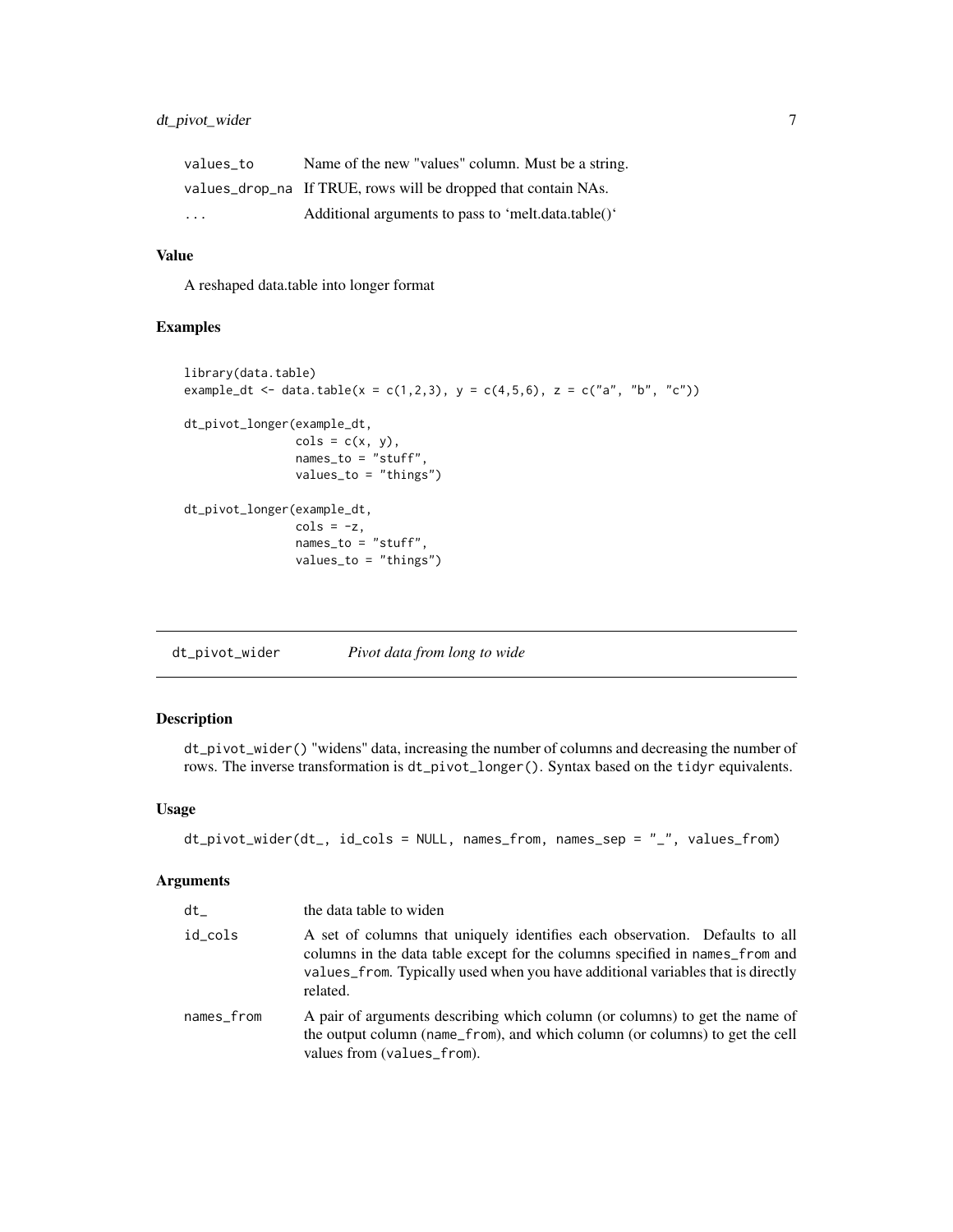<span id="page-7-0"></span>

| names_sep   | the separator between the names of the columns                                                                                                                                            |
|-------------|-------------------------------------------------------------------------------------------------------------------------------------------------------------------------------------------|
| values from | A pair of arguments describing which column (or columns) to get the name of<br>the output column (name_from), and which column (or columns) to get the cell<br>values from (values_from). |

# Value

A reshaped data.table into wider format

# Examples

```
library(data.table)
example_dt <- data.table(z = \text{rep}(c("a", "b", "c"), 2),
                         stuff = c(rep("x", 3), rep("y", 3)),things = 1:6)
dt_pivot_wider(example_dt, names_from = stuff, values_from = things)
dt_pivot_wider(example_dt, names_from = stuff, values_from = things, id_cols = z)
```
dt\_print\_options *Set Print Method*

# Description

The function allows the user to define options relating to the print method for data.table.

# Usage

```
dt_print_options(
  class = TRUE,
  topn = 5,
  rownames = TRUE,
  nrows = 100,
  trunc.cols = TRUE
\mathcal{L}
```

| class      | should the variable class be printed? (options ("datatable.print.class"))                                                                                                                                                                                                                                               |
|------------|-------------------------------------------------------------------------------------------------------------------------------------------------------------------------------------------------------------------------------------------------------------------------------------------------------------------------|
| topn       | the number of rows to print (both head and tail) if nrows (DT) > nrows. (options ("datatable.print.to                                                                                                                                                                                                                   |
| rownames   | should rownames be printed? (options ("datatable.print.rownames"))                                                                                                                                                                                                                                                      |
| nrows      | total number of rows to print (options ("datatable.print.nrows"))                                                                                                                                                                                                                                                       |
| trunc.cols | if TRUE, only the columns that fit in the console are printed (with a message stat-<br>ing the variables not shown, similar to tibbles; options ("datatable.print.trunc.cols")).<br>This only works on data. table versions higher than 1.12.6 (i.e. not currently<br>available but anticipating the eventual release). |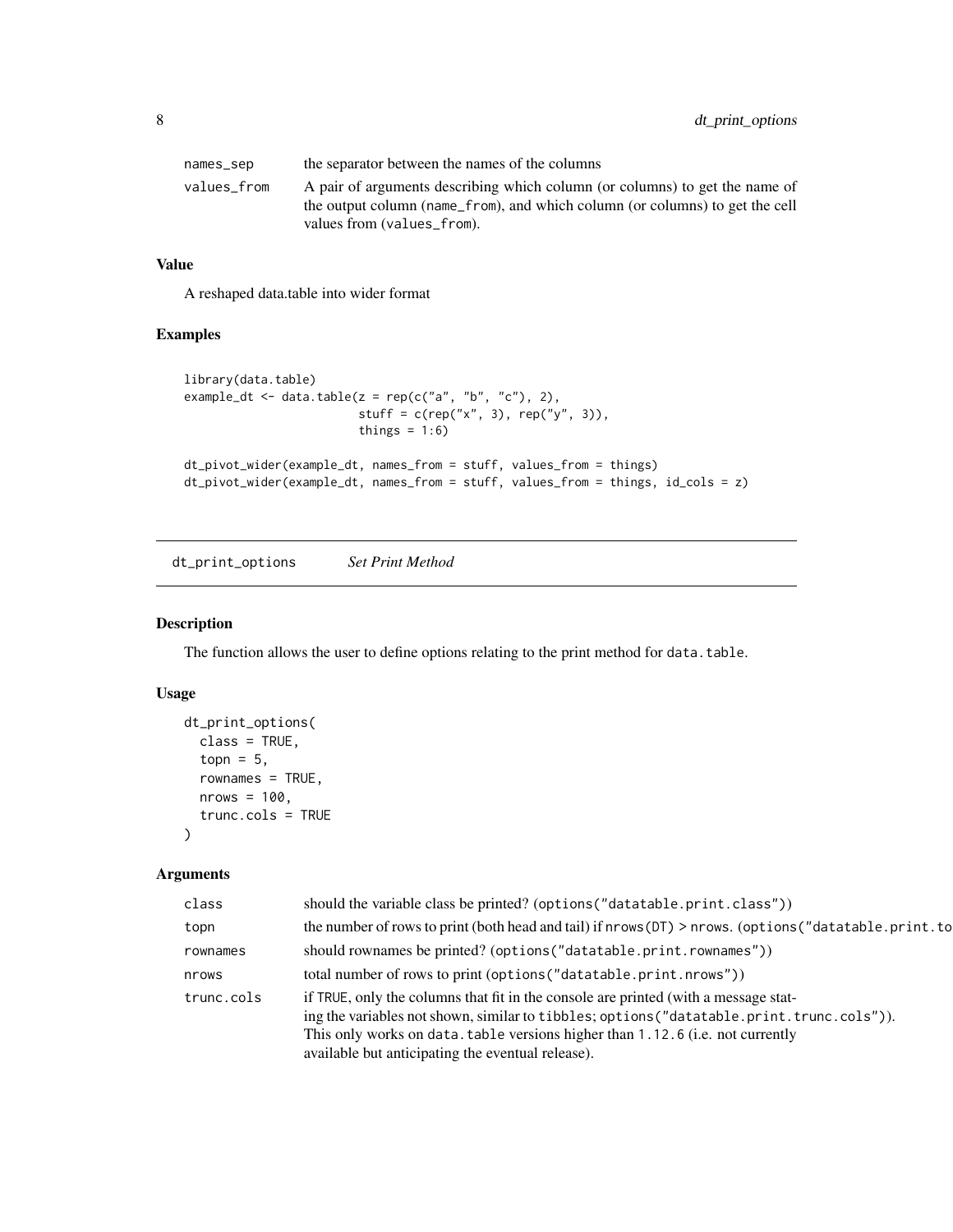# <span id="page-8-0"></span>dt\_separate 9

# Value

None. This function is used for its side effect of changing options.

# Examples

```
dt_print_options(
  class = TRUE,topn = 5,
  rownames = TRUE,
  nrows = 100,
  trunc.cols = TRUE)
```
dt\_separate *Separate columns with data.table*

# Description

Separates a column of data into others, by splitting based a separator or regular expression

# Usage

```
dt_separate(
  dt_-,col,
  into,
  sep = "."remove = TRUE,
  fill = NA,fixed = TRUE,
  immutable = TRUE,
  ...
```

```
)
```

| $dt_{-}$  | the data table (or if not a data.table then it is coerced with as.data.table)                                                                          |
|-----------|--------------------------------------------------------------------------------------------------------------------------------------------------------|
| col       | the column to separate                                                                                                                                 |
| into      | the names of the new columns created from splitting col.                                                                                               |
| sep       | the regular expression stating how col should be separated. Default is                                                                                 |
| remove    | should col be removed in the returned data table? Default is TRUE                                                                                      |
| fill      | if empty, fill is inserted. Default is NA.                                                                                                             |
| fixed     | logical. If TRUE match split exactly, otherwise use regular expressions. Has<br>priority over perl.                                                    |
| immutable | If TRUE, .dt is treated as immutable (it will not be modified in place). Alterna-<br>tively, you can set immutable = FALSE to modify the input object. |
| .         | arguments passed to data.table::tstrplit()                                                                                                             |
|           |                                                                                                                                                        |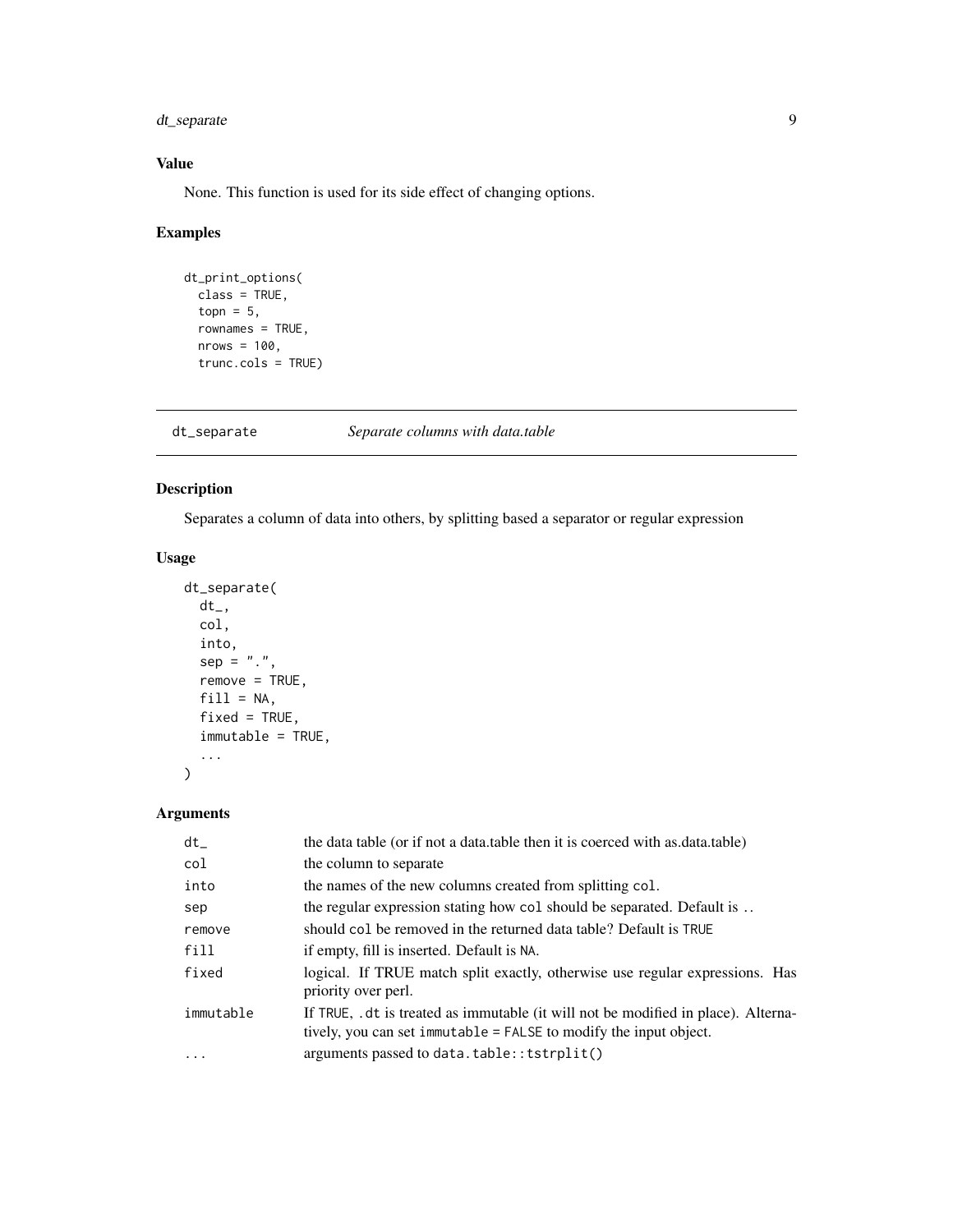<span id="page-9-0"></span>A data.table with a column split into multiple columns.

#### Examples

```
library(data.table)
d <- data.table(x = c("A.B", "A", "B", "B.A"),y = 1:4# defaults
dt_separate(d, x, c("c1", "c2"))
# can keep the original column with 'remove = FALSE'
dt_separate(d, x, c("c1", "c2"), remove = FALSE)
# need to assign when `immutable = TRUE`
separated \leq dt_separate(d, x, c("c1", "c2"), immutable = TRUE)
separated
# don't need to assign when `immutable = FALSE` (default)
dt_separate(d, x, c("c1", "c2"), immutable = FALSE)
d
```
dt\_starts\_with *Select helpers*

# Description

These functions allow you to select variables based on their names.

- dt\_starts\_with(): Starts with a prefix
- dt\_starts\_with(): Ends with a suffix
- dt\_contains(): Contains a literal string
- dt\_everything(): Matches all variables

#### Usage

dt\_starts\_with(match)

dt\_contains(match)

dt\_ends\_with(match)

dt\_everything()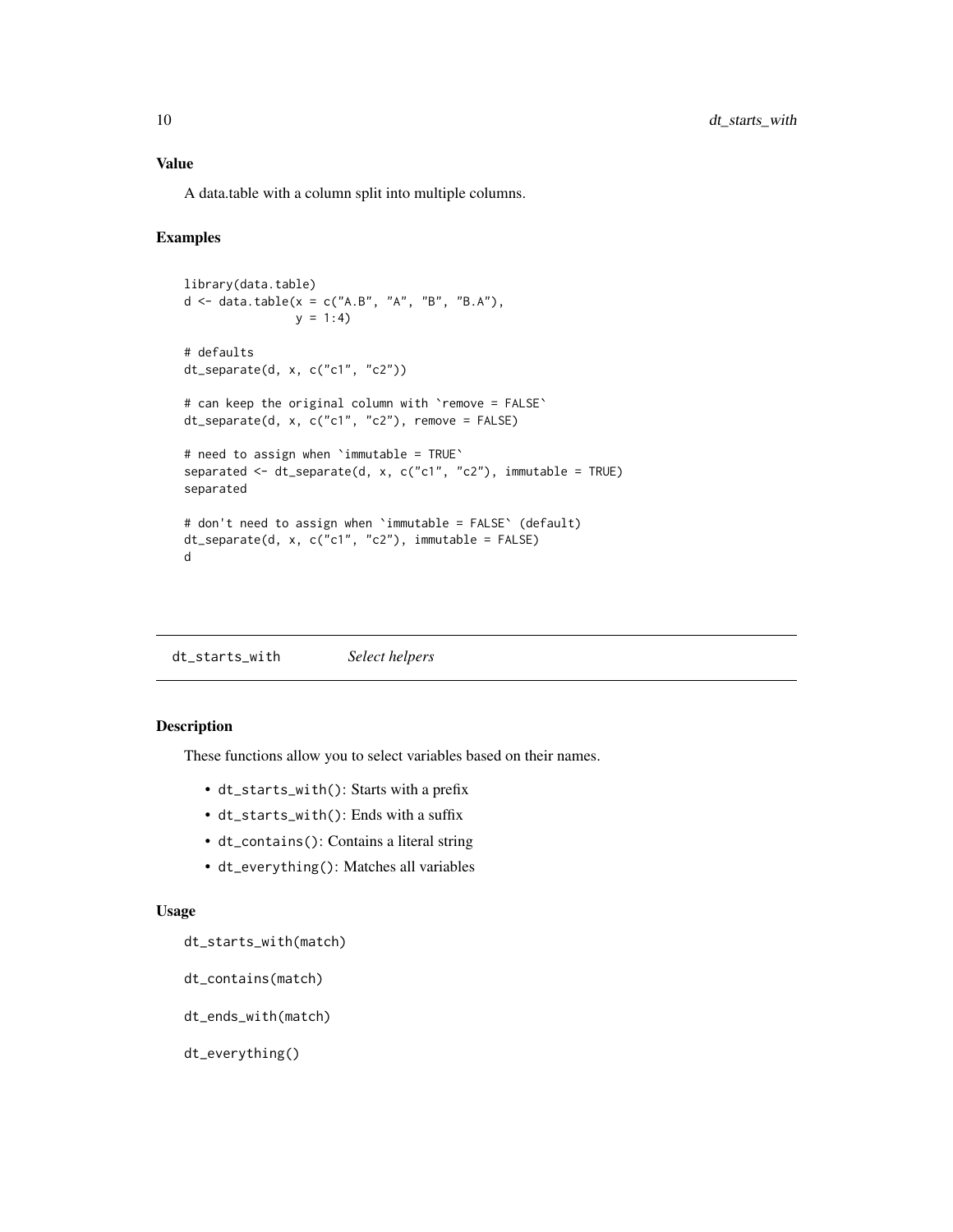# <span id="page-10-0"></span>dt\_uncount 11

### Arguments

match a character string to match to variable names

# Value

None. To be used within the dt\_pivot\_\* functions.

#### Examples

```
library(data.table)
```

```
# example of using it with 'dt_pivot_longer()'
df <- data.table(row = 1, var = c("x", "y"), a = 1:2, b = 3:4)
pv <- dt_pivot_wider(df,
                     names_from = var,
                     values_from = c(dt_starts_with("a"), dt_ends_with("b")))
```
dt\_uncount *Uncount*

# Description

Uncount a counted data table

# Usage

```
dt_uncount(dt_, weights, .remove = TRUE, .id = NULL)
```
# Arguments

| dt      | the data table to uncount                                       |
|---------|-----------------------------------------------------------------|
| weights | the counts for each                                             |
| .remove | should the weights variable be removed?                         |
| .id     | an optional new id variable, providing a unique id for each row |

# Value

A data.table with a row for each uncounted column.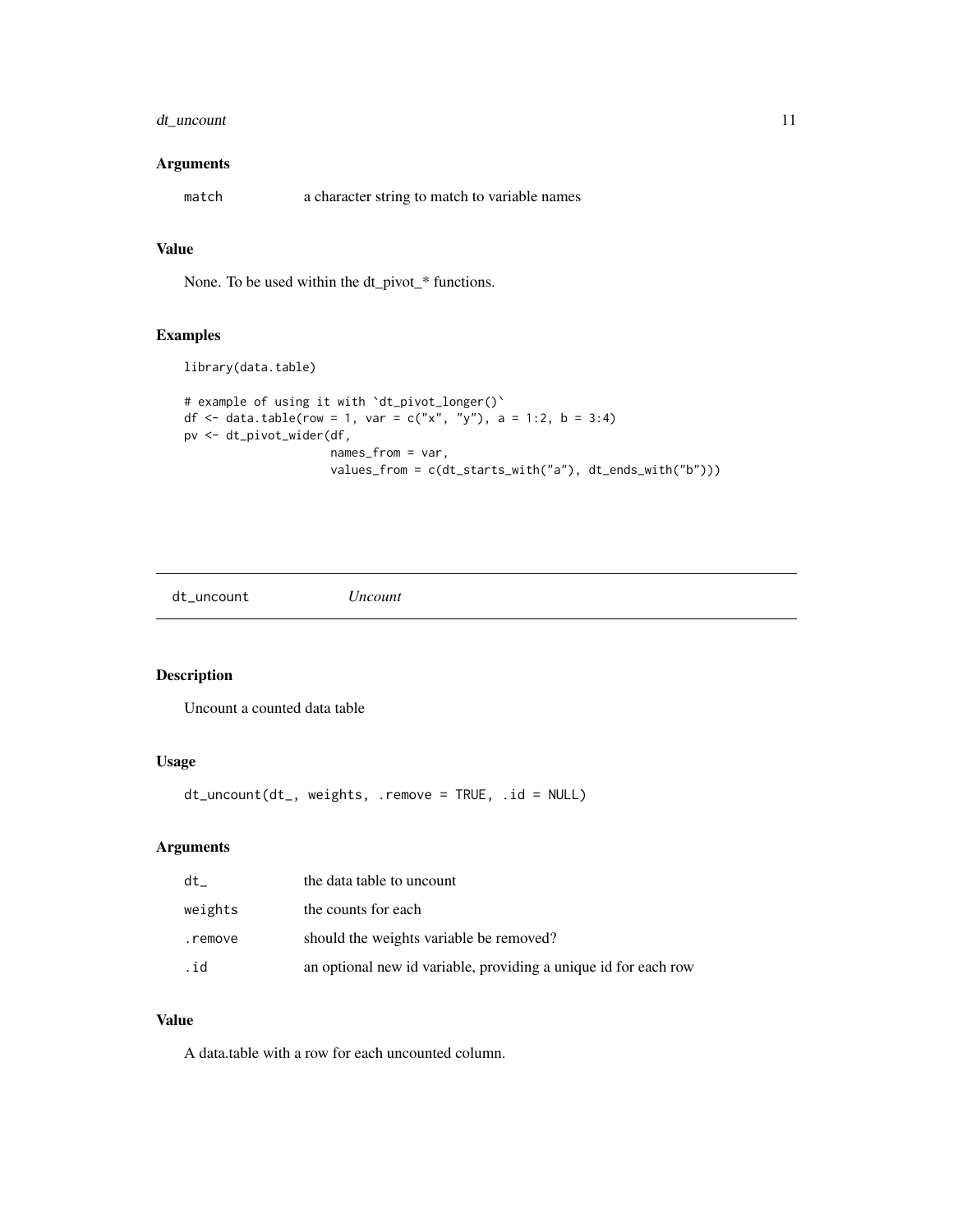# Examples

```
library(data.table)
dt_count <- data.table(
 x = LETTERS[1:3],w = c(2,1,4))
uncount \leq dt_uncount(dt_count, w, .id = "id")
uncount[] # note that `[]` forces the printing
```
dt\_unnest *Unnest: Fast Unnesting of Data Tables*

# Description

Quickly unnest data tables, particularly those nested by dt\_nest().

#### Usage

dt\_unnest(dt\_, col, ...)

#### Arguments

| dt  | the data table to unnest                                                                                                                                             |
|-----|----------------------------------------------------------------------------------------------------------------------------------------------------------------------|
| col | the column to unnest                                                                                                                                                 |
| .   | any of the other variables in the nested table that you want to keep in the<br>unnested table. Bare variable names. If none are provided, all variables are<br>kept. |

```
library(data.table)
dt <- data.table(
  x = \text{norm}(1e5),
  y = runif(1e5),
  grp = sample(1L:3L, 1e5, replace = TRUE)
  )
nested <- dt_nest(dt, grp)
dt_unnest(nested, col = data)
```
<span id="page-11-0"></span>